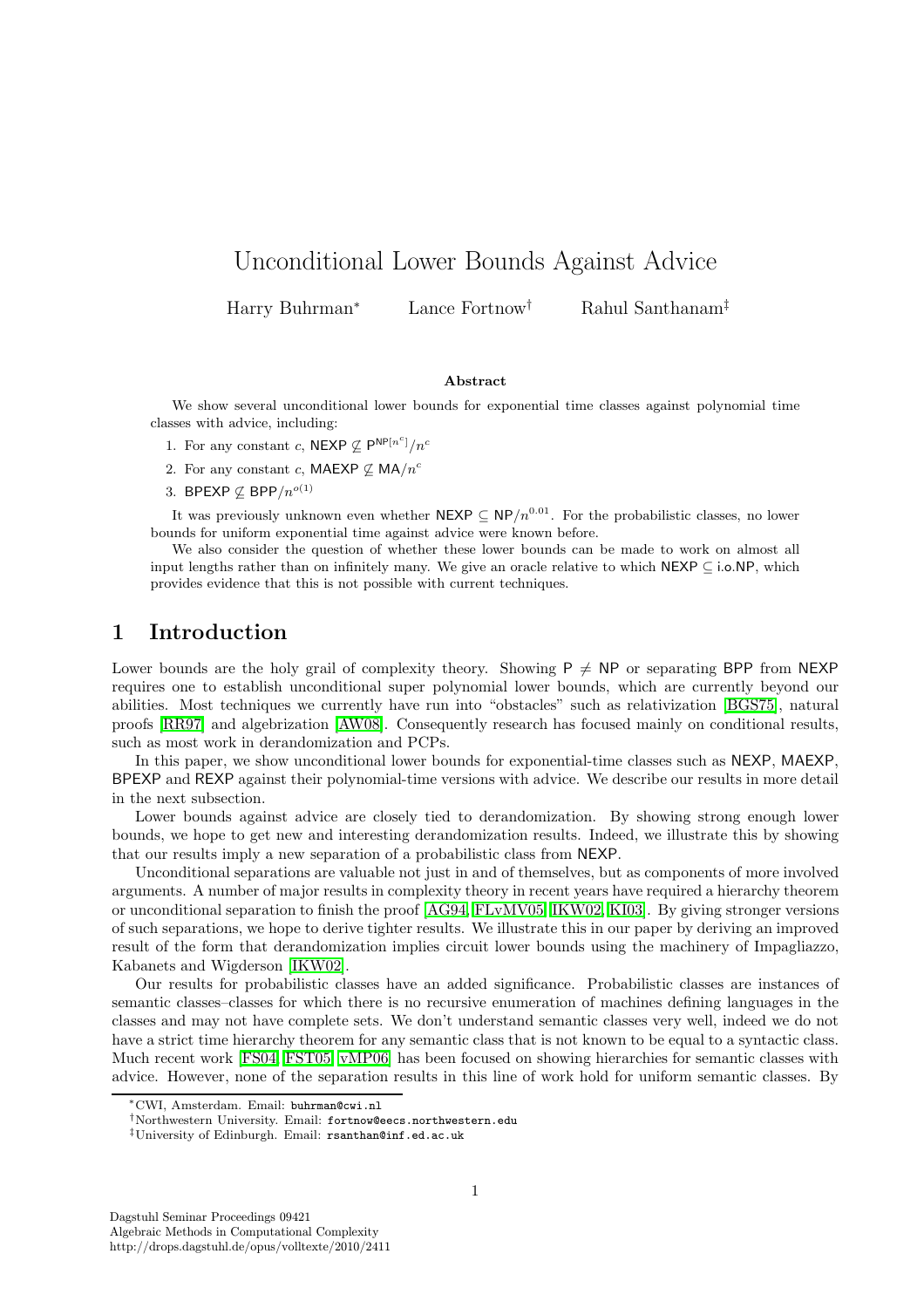showing separation results for uniform semantic classes here, we extend our understanding of them and are led to pose further questions which might lead to more progress in this area.

How do our techniques face up to the lower bound obstacles mentioned earlier? The natural proofs obstacle does not trouble us because our proofs ultimately rely on diagonalization, which does not naturalize. Diagonalization does relativize, however our proofs of the lower bounds for BPEXP and MAEXP use an indirect diagonalization technique which takes advantage of the non-relativizing PCP machinery [\[BFL91\]](#page-9-6). Thus our proofs of these results do not relativize. We suspect that all our proofs do algebrize in the sense of Aaronson and Wigderson [\[AW08\]](#page-9-1). This is not necessarily cause for pessimism since the Aaronson-Wigderson results do not rule out the possibility of using non-relativizing results in more than one place in a proof to derive a stronger lower bound, perhaps even one as strong as NEXP  $\nsubseteq$  SIZE(poly).

#### 1.1 Results

It is straightforward to show that NEXP  $\neq$  NP, either by using the non-deterministic hierarchy theorem or even more simply by a translation argument. This translation argument can be pushed to give NEXP  $\not\subset$  NP/n<sup>o(1)</sup>. However, this is the limit of this translation argument, and it was unknown whether NEXP  $\nsubseteq$  NP/n<sup> $\alpha$ </sup> for any fixed constant  $\alpha > 0$ . We settle this, and in fact prove a much stronger result.

**Theorem.** For any constant c,  $NEXP \nsubseteq P^{NP[n^c]}/n^c$ .

Our proof relies on a combination of ideas, including careful use of the facts that NE has a complete set with respect to linear-time reductions and that SAT is NP-complete, together with translation, a census trick and diagonalization.

As a consequence of our lower bound for NEXP, we get that for each c, the class BPTIME $(n^c)^{\text{NP}}$  is different from NEXP–a previously unknown separation. We also get that even a mild derandomization of MA in NP with  $n^c$  bits of advice for some fixed c, or even MA in  $\mathsf{P}^{\mathsf{NP}[n^c]}/n^c$ , implies super-polynomial circuit lower bounds for NEXP.

For probabilistic classes, translation arguments with advice are not known to work. Furthermore, these classes are not known to have complete languages either. Thus we are forced to use very different techniques to prove analogous results for these classes.

We use indirect arguments which take advantage of advice elimination for carefully chosen complexity classes D. An advice elimination result for D with respect to a class C says that if D is solvable in C with a certain amount of advice, then D is in C uniformly. Among our contributions is a new advice elimination result with respect to MA. Our techniques allow us to derive the following separations.

**Theorem.** For any constant c, MAEXP  $\nsubseteq$  MA/n<sup>c</sup>

**Theorem.** BPEXP  $\nsubseteq$  BPP/ $n^{o(1)}$ 

The proofs of the two results above do not relativize. We also get a relativizing separation for REXP which is somewhat weaker in terms of the advice lower bound.

Finally, we consider the question of whether our lower bounds can be strengthened by making them hold on almost all input lengths rather than on infinitely many. We give some evidence that this is hard with current techniques by constructing an oracle with respect to which NEXP is infinitely often in NP, even without advice. Note that all known techniques for separating non-deterministic time classes relativize.

Theorem. There is an oracle respect to which  $NEXP \subset i.o.NP$ .

The rest of the paper is organized as follows. We give definitions and preliminaries in Section [2,](#page-2-0) our lower bounds for NEXP and their consequences in Section [3,](#page-2-1) our lower bounds for probabilistic classes in Section [4,](#page-5-0) and our oracle results in Section [5.](#page-7-0) We state a few open questions in Section [6.](#page-9-7)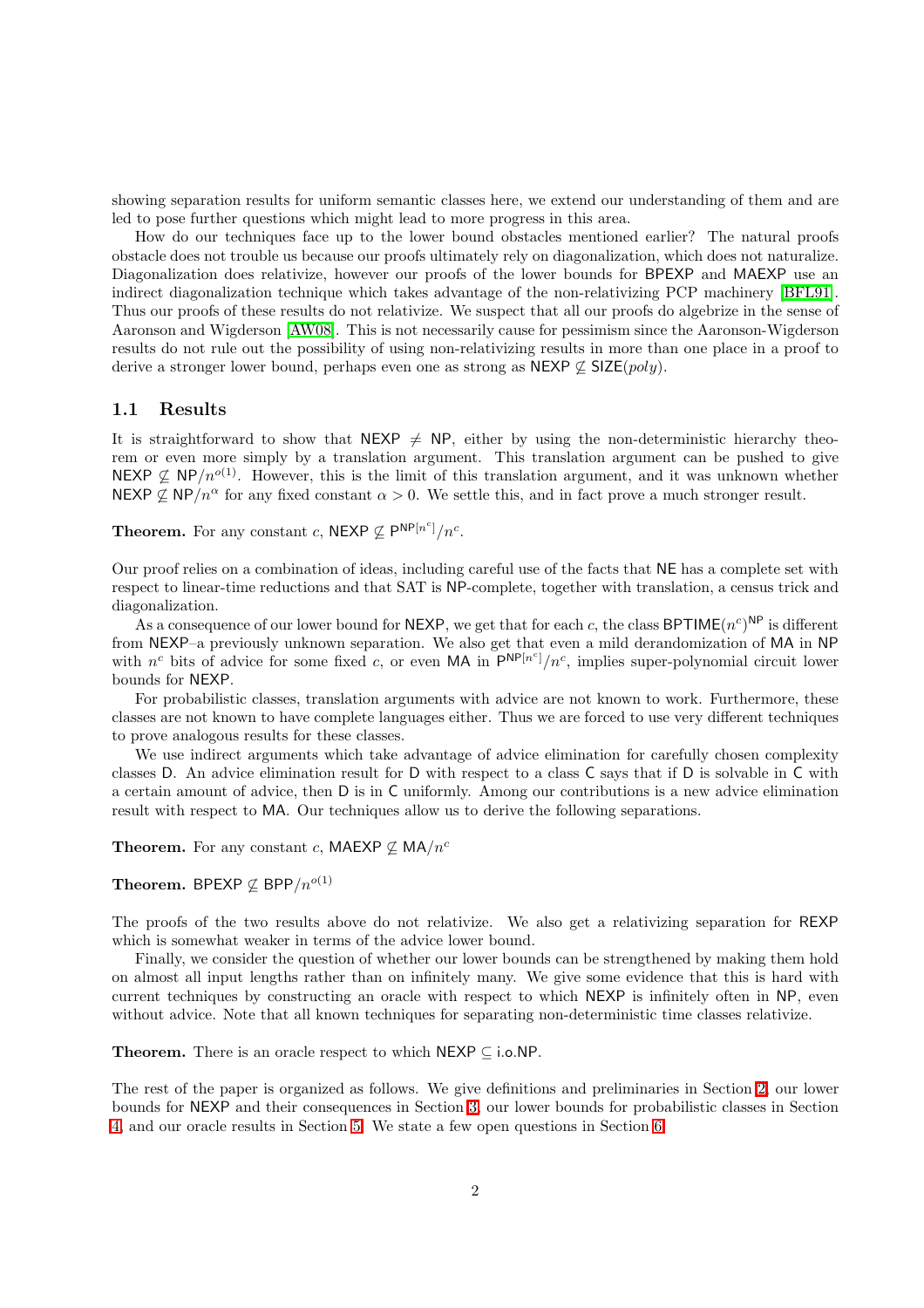## <span id="page-2-0"></span>2 Preliminaries

### 2.1 Complexity Classes, Promise Problems and Advice

We assume a basic familiarity with complexity classes such as P, RP, BPP, NP, MA, AM, and their  $exponential-time versions.$  The Complexity  $Zoo<sup>1</sup>$  $Zoo<sup>1</sup>$  $Zoo<sup>1</sup>$  is an excellent resource for basic definitions and statements of results.

The class  $P^{NP[q(n)]}$  is the class of languages accepted by polynomial-time oracle machines making at most  $q(n)$  queries to an NP oracle on any input of length n.

Given a complexity class C, coC is the class of languages L such that  $\overline{L} \in \mathsf{C}$ . Given a function  $s : \mathbb{N} \to \mathbb{N}$ ,  $SIZE(s)$  is the class of Boolean functions  $f = \{f_n\}$  such that for each n,  $f_n$  has Boolean circuits of size  $O(s(n))$ . Given a language L and an integer n,  $L_n = L \cap \{0,1\}^n$ . Given a class C, i.o.C is the class of languages L for which there is a language  $L' \in \mathsf{C}$  such that  $L_n = L'_n$  for infinitely many length n.

In order to deal with promise classes in a general way, we take as fundamental the notion of a complexity measure. A complexity measure CTIME is a mapping which assigns to each pair  $(M, x)$ , where M is a timebounded machine (here a time function  $t_M(x)$  is implicit) and x an input, one of three values "0" (accept), "1" (reject) and "?" (failure of CTIME promise). We distinguish between *syntactic* and *semantic* complexity measures. Syntactic measures have as their range  $\{0, 1\}$  while semantic measures may map some machineinput pairs to "?". The complexity measures DTIME and NTIME are syntactic (each halting deterministic or non-deterministic machine either accepts or rejects on each input), while complexity measures such as BPTIME and MATIME are semantic (a probabilistic machine may accept on an input with probability 1/2, thus failing the bounded-error promise). For syntactic measures, any halting machine defines a language, while for semantic measures, only a subset of halting machines define languages.

A promise problem is a pair  $(Y, N)$ , where  $Y, N \subseteq \{0, 1\}^*$  and  $Y \cap N = \emptyset$ . We say that a promise problem  $(Y, N)$  belongs to a class CTIME(t) if there is a machine M halting in time t on all inputs of length n such that M fulfils the CTIME promise on inputs in  $Y \cup N$ , accepting on inputs in Y and rejecting on inputs in N.

A language L is in CTIME(t)/a if there is a machine M halting in time  $t(\cdot)$  taking an auxiliary advice string of length  $a(\cdot)$  such that for each n, there is some advice string  $b_n$ ,  $|b_n| = a(n)$  such that M fulfils the CTIME promise for each input x with advice string  $b_n$  and accepts x iff  $x \in L$ .

For syntactic classes, a lower bound with advice or for the promise version of the class translates to a lower bound for the class itself.

## <span id="page-2-1"></span>3 Lower Bounds for NEXP

It can be shown that  $NEXP \neq NP$  by using the non-deterministic time hierarchy theorem [\[Coo72,](#page-9-8) [SFM78,](#page-10-4)  $Z^{83}$ , or even by a simpler translation argument. In fact, a modification of the translation argument also gives a separation against  $n^{o(1)}$  bits of advice.

### **Proposition 1.** NEXP  $\nsubseteq$  NP/ $n^{o(1)}$ .

Until now, it's been open whether the lower bound in terms of advice can be pushed to linear or higher. The methods used in the translation argument or in the proof of the non-deterministic hierarchy theorem do not give this. Here, we prove the lower bound by an application of the fact that NE has complete sets with respect to linear-time reductions.

Our method yields somewhat more general results. We state the simpler result with proof first, and then show how to generalize it.

<span id="page-2-3"></span>We first need the following lemma (a slightly stronger version of a result in  $[HM95]$ ) about lower bounds for deterministic exponential time against advice. The proof we give is folklore.

<span id="page-2-2"></span>**Lemma 2.** For any constant d,  $\mathsf{EXP} \not\subseteq \mathsf{i.o.DTIME}(2^{n^d})/n^d$ .

<sup>1</sup>http://qwiki.caltech.edu/wiki/ComplexityZoo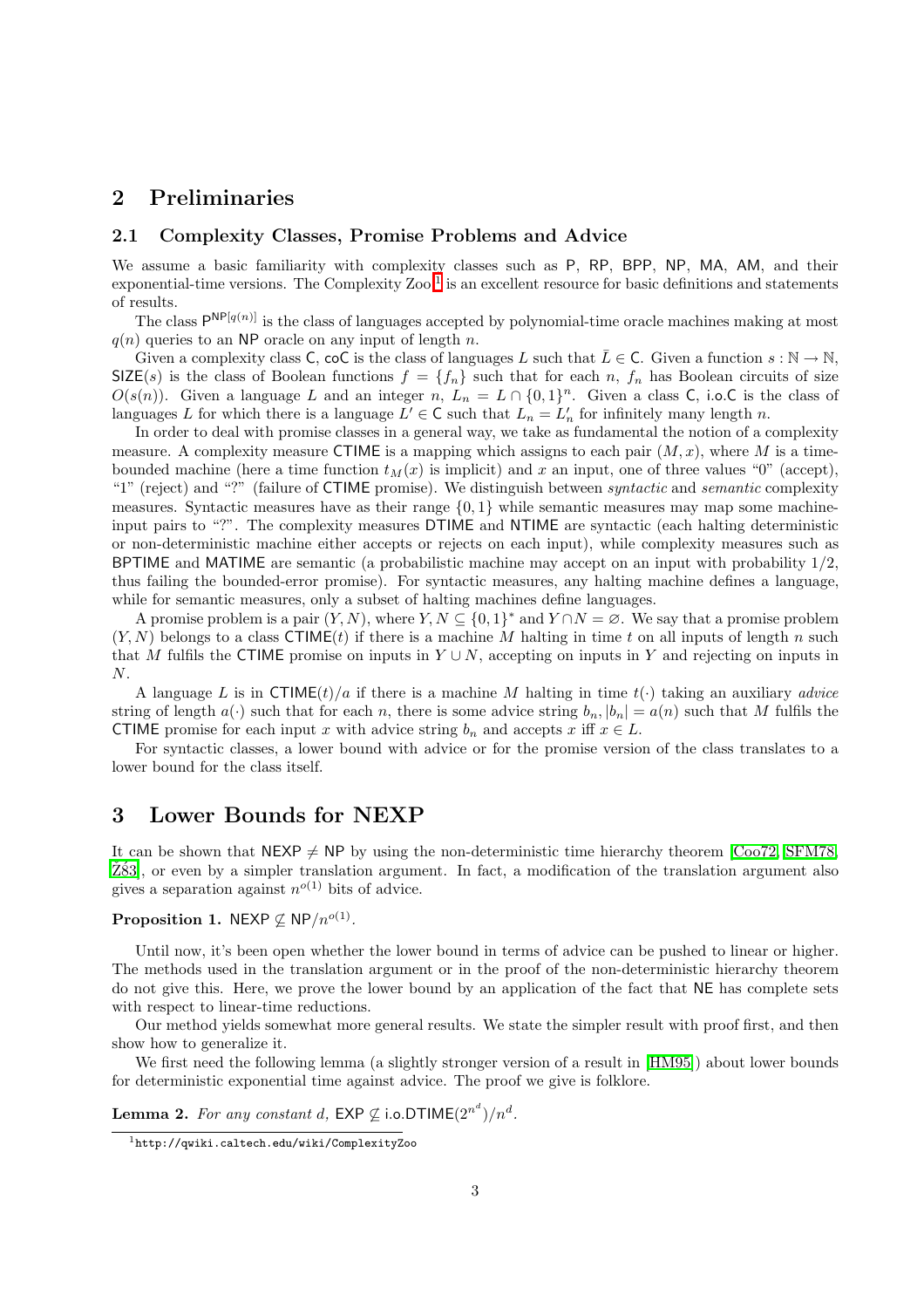*Proof.* The proof is by diagonalization. We define a diagonalizing language L which is not in i.o.DTIME $(2^{n^d})/n^d$ by defining a machine M which runs in exponential time and decides L.

M operates as follows on input x of length n. It enumerates advice taking machines  $M_1, M_2 \ldots M_{\log(n)}$ each running in time at most  $2^{n^d}$  and taking advice of length  $n^d$ . It then enumerates all  $\log(n)2^{n^d}$  truth tables computed by these machines when every possible string of length  $n^d$  is given as advice. It then computes a truth table of an *n*-bit function  $f$  which is distinct from all the truth tables enumerated so far–this can be done in exponential time by a simple pruning strategy. Finally it outputs  $f(x)$ .

 $\Box$ 

Now we are ready to state and prove our lower bound for NEXP.

### <span id="page-3-0"></span>Theorem 3. For any constant c, NEXP  $\nsubseteq$  NP/n<sup>c</sup>.

*Proof.* We will show that either  $NEXP \nsubseteq NP/poly$  or  $NEXP \nsubseteq NE/n^c$ . From this, the result follows.

Assume, to the contrary, that both these inclusions hold, i.e., NEXP  $\subseteq$  NP/poly and NEXP  $\subseteq$  NE/n<sup>c</sup>. We will derive a contradiction. Let  $L$  be a complete language for  $NE$  with respect to linear-time reductions. Since NEXP  $\subseteq$  NP/poly, we get that  $L \in \text{NTIME}(n^k)/n^k$  for some constant k. Since L is complete for NE with respect to linear-time reductions, we get that  $N \in \text{S}$   $\text{NTIME}(n^k) / O(n^k)$ .

By translation, we get that  $NE/n^c \subseteq NTIME(n^{kc})/O(n^{kc})$ . To see this, let L' be a language in  $NE/n^c$ , and let M' be an advice-taking NE machine accepting L' with advice length  $n^c$ . Define a language  $L'' \in \mathsf{NE}$  as follows: a string  $\langle x, a \rangle$  is in L'' iff M' accepts x with advice a. Since M' is an NE machine, it follows that  $L'' \in \mathsf{NE}.$  Thus, by assumption  $L'' \in \mathsf{NTIME}(m^k)/O(m^k)$ , where m is the input length for  $L''$ . Let  $M''$  be an advice-taking machine solving L'' using resources as stated. Now we can solve L' in NTIME $(n^{kc})/O(n^{kc})$ as follows. The advice-taking machine  $\tilde{M}$  we construct for solving  $L'$  interprets its advice as consisting of two parts: the first part is an advice string a of length  $n^c$ , where n is the input size, and the second part is an advice string b of length  $O((n + n^c)^k) = O(n^{kc})$ . M simulates M'' on input  $\langle x, a \rangle$  with advice string b, where x is the input for L'. M accepts iff  $M''$  accepts. M operates within time  $O(n^{kc})$  (since it simulates an  $O(n^k)$  time machine on an input of length  $O(n^c)$ , uses advice of length  $O(n^{kc})$ , and decides L' correctly, by definition of  $L''$  and the assumption on  $M''$ .

Thus, we have NEXP  $\subseteq$  NE/n<sup>c</sup> and NE/n<sup>c</sup>  $\subseteq$  NTIME(n<sup>kc</sup>)/ $O(n^{kc})$ , which together imply NEXP  $\subseteq$ NTIME $(n^{kc})/O(n^{kc})$ . But since  $\textsf{EXP} \subseteq \textsf{NEXP}$  and  $\textsf{NTIME}(n^{kc})/O(n^{kc}) \subseteq \textsf{DTIME}(2^{n^{kc}})/O(n^{kc})$ , we get that  $\mathsf{EXP} \subseteq \mathsf{DTIME}(2^{n^{kc}})/O(n^{kc}),$  which is a contradiction to Lemma [2.](#page-2-3)

Note that Theorem [3](#page-3-0) is nearly optimal both with respect to the advice, and with respect to the class for which we show a separation, modulo our inability to prove superpolynomial circuit lower bounds for NEXP. If the advice allowed could be increased to an arbitrary polynomial, we would obtain non-trivial derandomizations of MA and AM, which is a long-standing open problem. In terms of proving a separation for a weaker class, if we could separate say NE from  $NP/n^c$  for all constants  $c > 0$ , this would also imply a superpolynomial circuit lower bound for NEXP.

We generalize Theorem [3](#page-3-0) in two ways. First we observe that an analogous result holds for any syntactic complexity measure CTIME which is stronger than deterministic time and can be simulated by deterministic exponential time.

<span id="page-3-1"></span>**Theorem 4.** Let CTIME be any syntactic complexity measure such that for any constructible t, DTIME(t)  $\subseteq$ CTIME(t) ⊆ DTIME( $2^{O(t)}$ ). Then, for any constant c, CEXP ⊈ CP/n<sup>c</sup>.

Proof. The proof goes through exactly like the proof of Theorem [3,](#page-3-0) since CE has a linear-time complete set, and the same kind of translation argument can be applied as CTIME is syntactic.

Theorem [4](#page-3-1) can also be extended to a separation for promise classes satisfying very general properties.

<span id="page-3-2"></span>For the specific case of non-deterministic time, the lower bound holds not just against NP with advice, but against  $P^{NP[n^c]}$  with advice, where  $P^{NP[n^c]}$  is the class of languages accepted by polynomial-time oracle Turing machines making at most  $n^c$  queries to an NP oracle. Here c is a fixed constant.

To derive this extension, we'll need to use the following lemma.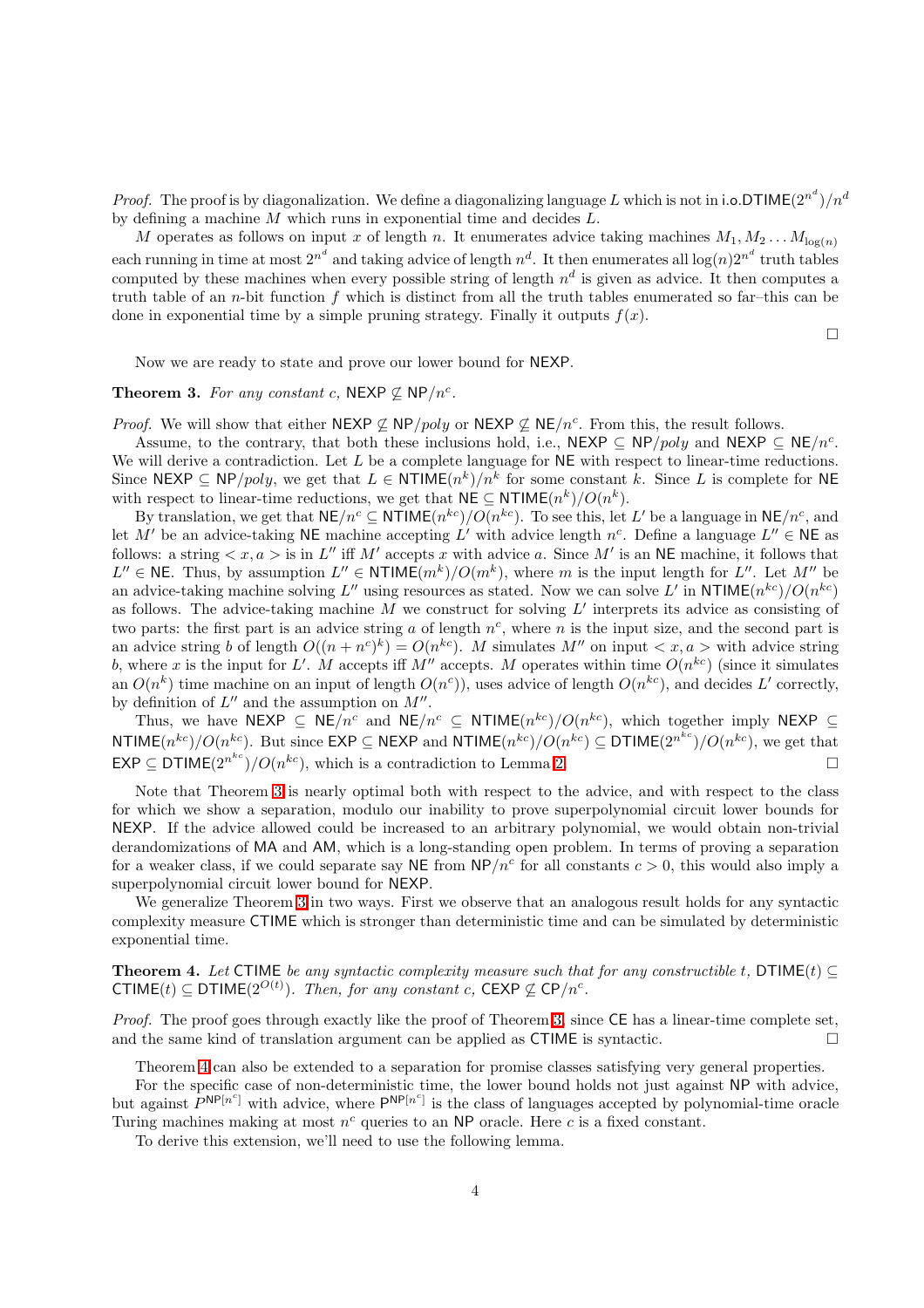Lemma 5. For any  $c \geq 1$ ,  $\mathsf{E}^{SAT[O(n^c)]} \subseteq \mathsf{NTIME}(2^{O(n^c)})/O(n^c)$ 

*Proof.* Let L be any language in  $E^{SAT[O(n^c)]}$ , where  $c \geq 1$ . Let M be an exponential linear-time oracle machine making  $O(n^c)$  queries to SAT on inputs of length n and deciding L. We define an advice-taking non-deterministic machine M' which operates in time  $O(2^{n^c})$  and decides L using at most  $O(n^c)$  bits of advice.

On an input y of length n,  $M'$  first generates the query tree for M for every possible input x of length n. By a query tree for x, we mean the tree whose nodes are queries with the first query at the root, and for each query q, the children of that query are the queries asked depending on whether query q is answered 0 or 1. For each x of length n, the query tree for x has size at most  $2^{O(n^c)}$ . Since  $c \geq 1$ , the total number of queries asked in any query tree for an input of length n is  $2^{O(n^c)}$ . The advice for M' specifies how many of these queries are in SAT-this is a number describable in  $O(n^c)$  bits. In a computation path of M', for each query q in a query tree for some x of length n in turn, M' guesses a witness for q and verifies that  $q \in SAT$ . If the number of correct verifications is not the number coded in the advice string,  $M'$  rejects. Otherwise, M' stores a list of all queries that have been verified to be in SAT on the current computation path, and then runs M on y. If M makes a query, M' takes the answer to be yes if the query is in its list, otherwise it takes the answer to be no. Finally,  $M'$  accepts iff  $M$  accepts.

Assuming the advice is correct,  $M'$  will have an accepting computation on y iff the oracle machine M accepts y. This accepting computation will correspond to forming the correct list of queries in SAT among all queries asked in query trees of length n inputs. It can be verified that M' runs in time  $2^{O(n^c)}$  $\Box$ 

<span id="page-4-0"></span>We now use this fact to generalize Theorem [3.](#page-3-0) The following result also strengthens a result of Mocas [\[Moc96\]](#page-10-6) separating NEXP from  $P^{NP[n^c]}$  for fixed c.

Theorem 6. For any c, NEXP  $\nsubseteq \mathsf{P}^{\mathsf{NP}[n^c]}/n^c$ .

*Proof.* On the contrary, assume  $NEXP \subseteq P^{NP[n^c]}/n^c$ . We derive a contradiction. Since SAT is complete for NP under m-reductions, we get that  $N \in \mathsf{XPP} \subseteq \mathsf{P}^{S'AT[n^c]}/n^c$ . Now let L be a language complete for NE under linear-time reductions. By assumption on NEXP, there is a constant k such that  $L \in \mathsf{DTIME}(n^k)^{SAT[n^c]} / n^c$ . Since L is complete for NE under linear-time reductions, it follows that  $NE \subseteq DTIME(n^k)^{SA^T[O(n^c)]}/O(n^c)$ .

Now we use the assumption on NEXP again, in a different way. Since  $\overline{\sf NEXP} \subseteq \overline{\sf P}^{\sf NP}[n^c]/n^c$ , we get that NEXP  $\subseteq P^{SAT[n^c]}/n^c$ , by NP-completeness of SAT. Hence NEXP  $\subseteq E^{SAT[n^c]}/n^c$ , which implies NEXP  $\subseteq$ NTIME $(2^{O(n^{c^2})})/O(n^{c^2})$ , using Lemma [5](#page-3-2) and a translation argument exactly as in the proof of Theorem [3.](#page-3-0) From the conclusion in the previous paragraph, and using a translation argument again, we get that NEXP  $\subseteq$ DTIME $(n^{kc^2})^{SAT[O(n^{c^3})]}/O(n^{c^3})$ . But the latter class is in DTIME $(2^{n^{kc^2+1}})/O(n^{c^3})$ , just by answering all SAT queries by exhaustive search, since the length of any SAT query asked by a machine running in time  $O(n^{kc^2})$ is  $O(n^{kc^2})$ . Thus we get  $\textsf{EXP} \subseteq \textsf{DTIME}(2^{n^{kc^2+1}})/O(n^{c^3})$ , which is a contradiction to Lemma [2.](#page-2-3)

Theorems [3](#page-3-0) and [6](#page-4-0) have some interesting consequences for the connection between circuit lower bounds and derandomization. Impagliazzo, Kabanets and Wigderson [\[IKW02\]](#page-10-1) showed that if MA is in NSUBEXP, then there is a language in NEXP that is not computable with polynomial-size circuits. However, their result does not say anything about a derandomization of MA where the simulating algorithm uses advice.

We will need to use the main result of [\[IKW02\]](#page-10-1).

<span id="page-4-2"></span><span id="page-4-1"></span>Theorem 7. [\[IKW02\]](#page-10-1) if NEXP  $\subseteq$  SIZE(poly), then NEXP = MA.

**Theorem 8.** For any constant c, if  $MA \subseteq NP/n^c$ , then  $NEXP \nsubseteq SIZE(poly)$ .

*Proof.* If MA  $\subseteq$  NP/n<sup>c</sup>, then NEXP  $\nsubseteq$  MA, since otherwise we have a contradiction to Theorem [3.](#page-3-0) But this implies NEXP  $\nsubseteq$  SIZE(*poly*) by Theorem [7,](#page-4-1) and thus the result follows.

In fact a circuit lower bound follows even from a simulation of MA in  $P^{NP[n^c]}/n^c$ , by using Theorem [6](#page-4-0) rather than Theorem [3.](#page-3-0)

It is known that  $MA \subseteq NP/poly$ , since the randomness of a Merlin-Arthur machine can be simulated by a polynomial-size advice string. Theorem [8](#page-4-2) shows that this simulation is essentially optimal with respect to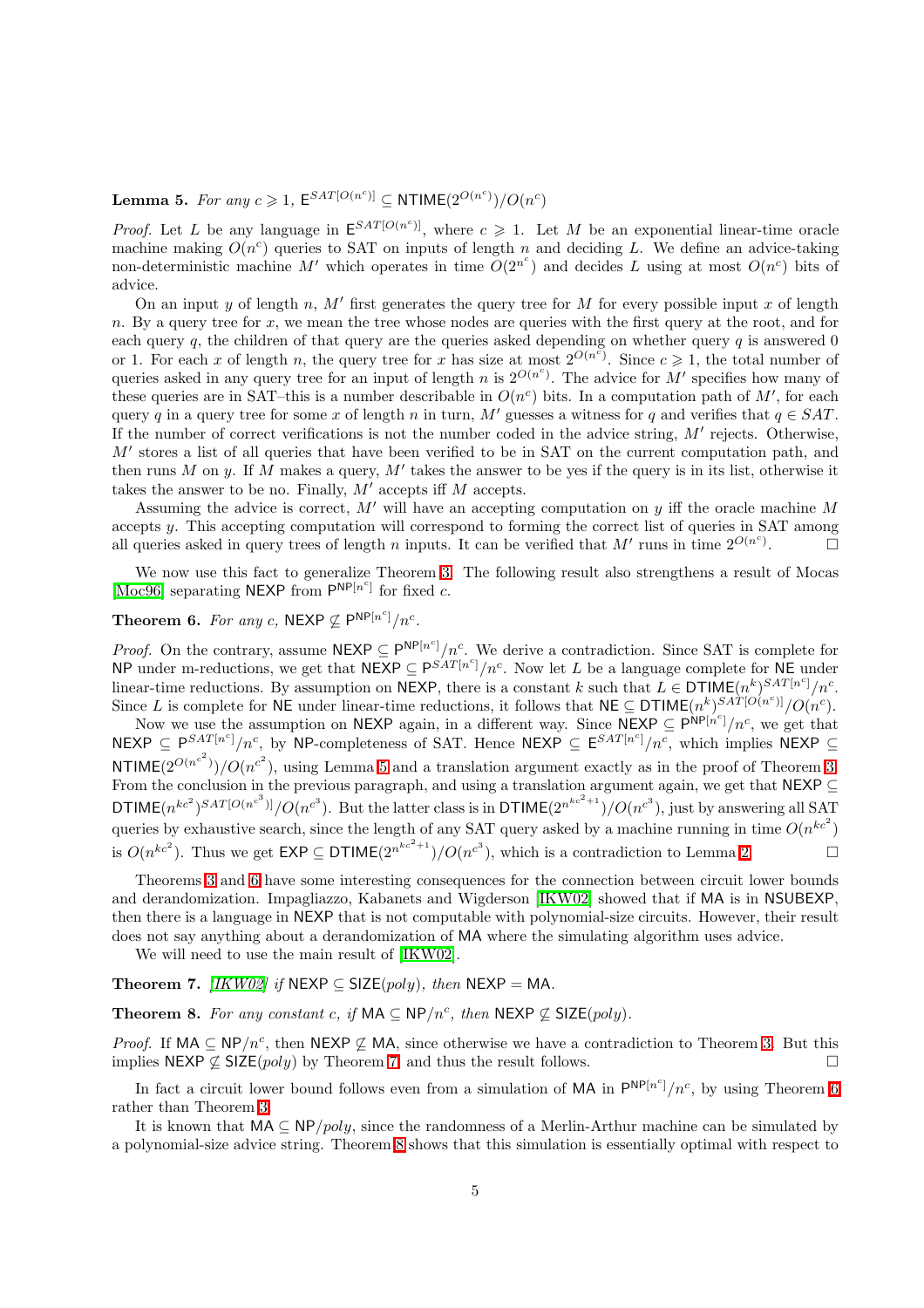advice–if we could simulate MA in NP with fixed polynomial advice, that would imply a long sought-after circuit lower bound for NEXP.

Theorem [6](#page-4-0) gives a separation for NEXP and against fixed polynomial advice, but does it imply anything new for separating uniform classes? The answer is yes: consider the class BPTIME $(n<sup>c</sup>)^{NP}$  of languages accepted by probabilistic oracle machines running in time  $n^c$  for some fixed c, and with access to an NP oracle. This class lies between NP and BPPNP, and seems incomparable to BPP. It is contained in NEXP, but it's unclear if the containment is strict. This is because the NP oracle could have arbitrarily high non-deterministic polynomial time complexity.

Theorem 9. For any c, NEXP  $\nsubseteq$  BPTIME $(n^c)^{NP}$ .

*Proof.* BPTIME $(n^c)^{\text{NP}} \subseteq \text{DTIME}(n^{c+1})^{\text{NP}}/O(n^{c+1})$ . This follows simply by amplifying the acceptance probability of the probabilistic oracle machine so that it is at most  $2^{-n}$  or at least  $1 - 2^{-n}$ , and then using Adleman's trick to encode the randomness in the advice. Note that this transformation relativizes. By Theorem [6,](#page-4-0) we have that  $NEXP \nsubseteq DTIME(n^{c+1})^{NP}/O(n^{c+1})$ , which yields the desired separation.

## <span id="page-5-0"></span>4 Lower Bounds for Probabilistic Exponential Time Classes

Here we prove results analogous to those in the previous section for probabilistic classes. Unlike in the case of non-deterministic time, it is not easy to show even that BPEXP is not in BPP/1. It can be shown using a translation argument that BPEXP is not in BPP [\[KV87\]](#page-10-7), but this translation argument does not extend to showing a lower bound against advice. Since BPP and BPEXP are semantic classes, it is unknown whether for instance BPEXP  $\subseteq$  BPP/1 implies BPEXP/1  $\subseteq$  BPP/2.

Recently, there's been a lot of work on hierarchies for semantic classes with advice, and one might ask whether similar techniques are applicable here. The generic methods used in [\[FST04,](#page-9-10) [vMP06\]](#page-10-3) fail to work here for two reasons. First, their upper bounds always require advice. Second, those methods are inherently incapable of accommodating more than  $log(n)$  bits of advice in the lower bound.

We circumvent both these difficulties by using specific properties of the semantic measures for which we prove bounds. Our general strategy is as follows. Let's say we're trying to show CEXP  $\not\subset$  CP/a(n), where CEXP and CP are the exponential-time and polynomial-time versions respectively of a semantic measure CTIME, and  $a(n) \geq \log(n)$  is an advice bound. We choose a syntactic class D such that  $D \subseteq CEXP$ . We then argue that if  $D \subseteq \mathbb{CP}/a(n)$ , then the advice can be eliminated to place D uniformly in CTIME with some sub-exponential time bound. Now there are two cases: if  $D \not\subset \mathbb{C}P/a(n)$ , we're done since  $D \subset \mathbb{C}EXP$ . In case  $D \subseteq \mathbb{CP}/a(n)$ , we can use the advice elimination together with a translation argument to diagonalize in CEXP against  $\mathsf{CP}/a(n)$ .

Our proofs vary depending on the class D, which needs to be chosen judiciously, and the specific form of the advice elimination, which also dictates how much advice we can accommodate in our lower bound.

We now show how this general strategy works for the classes BPEXP, MAEXP and REXP.

### 4.1 Lower Bound for BPEXP

Before we discuss the advice elimination strategy for BPEXP, we need a definition.

Definition 10. A language L is said to have instance-checkers if there is a probabilistic polynomial-time oracle machine M outputting 1, 0 or ? such that:

- 1. If M is given L as oracle, then  $M(x) = L(x)$  with probability 1
- 2. For any oracle A, when M is given A as oracle, for any input x, either  $M(x) = L(x)$  or  $M(x) = ?$  with probability at least  $1-2^{-\Omega(n)}$ .

<span id="page-5-1"></span>It follows from the work of Babai, Fortnow and Lund [\[BFL91\]](#page-9-6) on multi-prover interactive protocols that EXP-complete languages have instance checkers.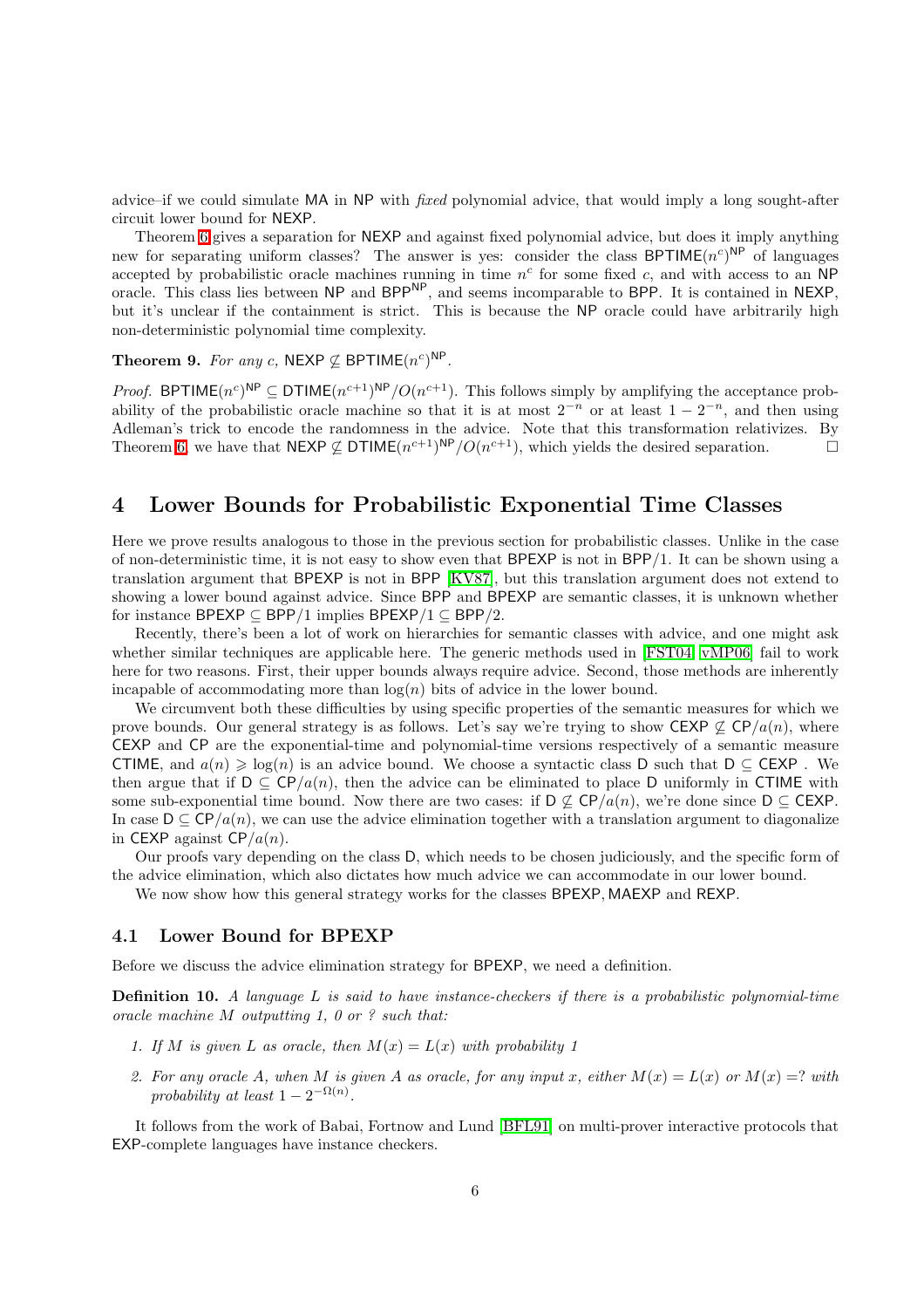#### Theorem 11. [\[BFL91\]](#page-9-6) All EXP-complete languages have instance-checkers.

We will use Theorem [11](#page-5-1) to eliminate the advice from a probabilistic polynomial-time machine accepting an EXP-complete language. We use Theorem [11](#page-5-1) in the same way as Trevisan and Vadhan [\[TV02\]](#page-10-8), but our choice of parameters is different.

### <span id="page-6-0"></span>Lemma 12. If EXP ⊂ BPP/ $n^{o(1)}$ , then EXP ⊂ BPSUBEXP.

*Proof.* Let L be an EXP-complete language. By Theorem [11,](#page-5-1) L has instance-checkers. Assume  $L \in$  $BPP/n^{o(1)}$ , and let M' be a probabilistic polynomial-time machine deciding L with  $n^{o(1)}$  bits of advice and error bound  $\leq 2^{-\omega(n)}$ . Let M be an oracle machine witnessing the fact that L is instance-checkable. We define a probabilistic sub-exponential time machine  $N$  deciding  $L$ . On input  $x, N$  simulates the oracle machine M. Let  $n^k$  be a bound on the size of queries asked by M on inputs of length n. N uses as oracle O for M each possible sequence of advice strings  $a_1, a_2 \ldots a_{n^k}$  for M' in turn, where for each i,  $|a_i| \leq i^{o(1)}$ . Namely, when M asks a query of size i to the oracle, N simulates  $M'$  with advice  $a_i$  to answer the query. When the simulation of the oracle machine  $M$  is finished for a certain oracle  $O, N$  returns an answer if the answer is either 0 or 1, otherwise it moves on to the next possible sequence of advice strings. If M still doesn't give a 0 or 1 answer after all possible sequences of advice strings have been used as oracles, N outputs an arbitrary value, say 0.

Since there are at most sub-exponentially many sequences of advice strings and each simulation of M with a sequence of advice strings takes polynomial time, N halts in sub-exponential time, i.e. time  $2^{n^{o(1)}}$ . We need to argue that  $N$  decides  $L$  with low error. For this, we simply use the properties of the instance-checker M. When the wrong sequence of advice strings is used as oracle, the probability that M outputs a 0 or 1 answer wrongly is  $2^{-\Omega(n)}$ , hence by a union bound, the probability that M outputs a 0 or 1 answer wrongly on some sequence of advice strings is also  $2^{-\Omega(n)}$ . When the right sequence of advice strings is used, M outputs the correct answer with probability at least  $1 - 2^{-\Omega(n)}$ , since the error bound of M' is at most  $2^{-\Omega(n)}$ . Thus the right answer is always output with probability at least  $1 - 2^{-\Omega(n)}$ .

Thus we get  $L \in \mathsf{BPSUBEXP}$ , and since L is complete for  $\mathsf{EXP}$  under polynomial-time reductions, we also get EXP ⊆ BPSUBEXP.

Now we are ready to prove our separation.

### <span id="page-6-2"></span>Theorem 13. BPEXP  $\nsubseteq$  BPP/ $n^{o(1)}$ .

*Proof.* We consider two cases: either  $EXP \subseteq BPP/n^{o(1)}$  or not. In the first case, by Lemma [12,](#page-6-0) we have that  $EXP \subseteq BPSUBEXP$ . By translation, this implies that there is a super-exponential time bound t such that DTIME(t)  $\subseteq$  BPEXP. But we can diagonalize in DTIME(t) against BPP/ $n^{o(1)}$ , since BPP/ $n^{o(1)} \subseteq$  EXP/ $n^{o(1)}$ . Hence, in this case, we are done.

If EXP  $\varphi$  BPP/ $n^{o(1)}$ , we are done immediately, since EXP ⊂ BPEXP.

### 4.2 Lower bound for MAEXP

<span id="page-6-1"></span>The key to our separation for MAEXP is the following advice elimination result, which involves strengthening work of Impagliazzo, Kabanets and Wigderson [\[IKW02\]](#page-10-1).

**Lemma 14.** For any constant  $c > 0$ , if  $NEXP \subseteq MA/n^c$ , then  $NEXP \subseteq MA$ .

*Proof.* We show that  $NEXP \subseteq MA/n^c$  implies  $NEXP \subseteq SIZE(poly)$ .  $NEXP \subseteq SIZE(poly)$  implies  $NEXP = MA$ , by Theorem [7.](#page-4-1)

Assume, to the contrary, that NEXP  $\subseteq MA/n^c$  and NEXP  $\nsubseteq$  SIZE(*poly*). We derive a contradiction. Since  $NEXP \subseteq MA/n^c$ , we have that  $NEXP \subseteq EXP/n^c$ . Thus we have  $EXP/n^c \nsubseteq SIZE(poly)$ . But this is equivalent to saying that  $EXP \not\subseteq SIZE(poly)$ . To see this, let L be a language in  $EXP/n^c$  such that  $L \not\in SIZE(poly)$ , and let M be a deterministic exponential-time machine taking  $n^c$  bits of advice and deciding L. We define a new language  $L' \in \textsf{EXP}$  such that  $L' \notin \textsf{SIZE}(poly)$ . L' consists of all pairs  $\langle x, a \rangle$  such that M accepts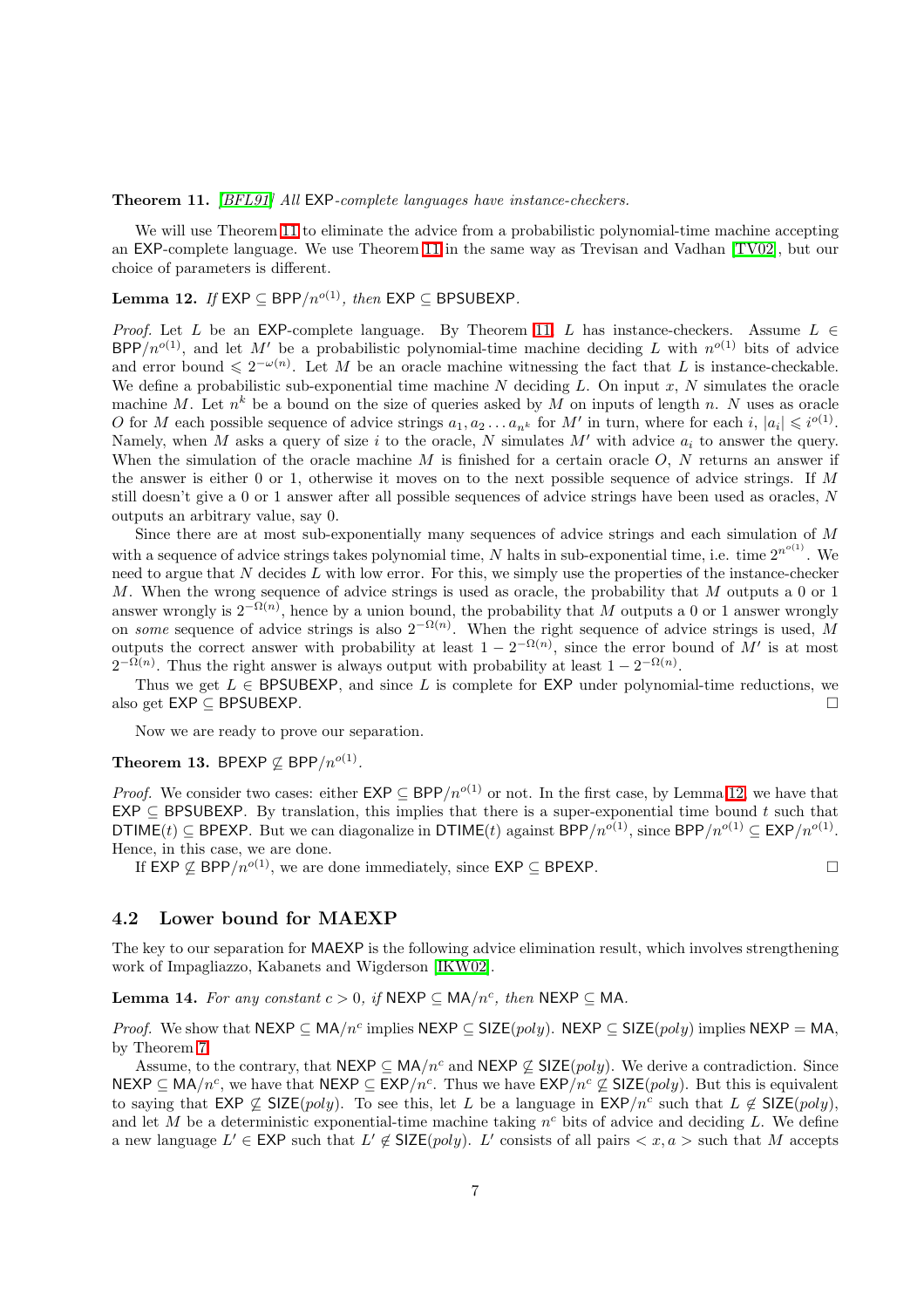x given advice a.  $L' \in EXP$  since deciding L merely involves simulating the exponential-time machine M. Now suppose  $L' \in \mathsf{SIZE}(poly)$ . Then we could define polynomial-size circuits for L which simulate the polynomial-size circuits for  $L'$  on  $\langle x, a \rangle$ , where a is the correct advice for L at length  $|x|$  - a is of polynomial size in  $n$  and depends only on  $n$ .

If EXP  $\nsubseteq$  SIZE(poly), we have that  $MA/n^c \subseteq$  i.o.NSUBEXP/ $n^c \subseteq$  i.o.NE/ $n^c$ . This follows essentially from the connection between circuit lower bounds and derandomization [\[NW94,](#page-10-9) [KvM99\]](#page-10-10) because circuit lower bounds derandomize not just MA but also the promise version of MA. Now we use the assumption that NEXP  $\subseteq$  EXP/n<sup>c</sup> again, along with the fact that there is a language Q which is complete for NE with respect to linear-time reductions. Since  $Q \in \textsf{EXP}/n^c$ ,  $Q \in \textsf{DTIME}(2^{n^k})/n^c$  for some fixed k. By the fact that Q is complete for NE with respect to linear-time reductions, we have that  $NE \subseteq DTIME(2^{n^k})/O(n^c)$ . By using the same translation argument as in the proof of Theorem [3,](#page-3-0) we get that  $NE/n^c \subseteq DTIME(2^{n^{kc}})/O(n^{c^2})$ . Hence *i.o.* NE/ $n^c \subseteq i.o.$  DTIME $(2^{n^{kc}})/O(n^{c^2})$ . By combining this with the derandomization result, we get that  $MA/n^c \subseteq i.o.DTIME(2^{n^{kc}})/O(n^{c^2})$ . By the assumption that NEXP  $\subseteq MA/n^c$ , we get that NEXP  $\subseteq$ *i.o.* DTIME $(2^{n^{kc}})/O(n^{c^2})$ , which is a contradiction to Lemma [2.](#page-2-3)

Note that Theorem [14](#page-6-1) is an unusually strong advice elimination result. Typically, for polynomial-time classes, advice elimination cannot handle more than  $\Omega(\log(n))$  advice bits without blowing up the time to super-polynomial. Also, Theorem [14](#page-6-1) requires the assumption to hold for all languages in NEXP, not just a complete language. Indeed, for a NEXP-complete language to be contained in  $MA/n^c$  for a fixed c is equivalent to NEXP  $\subseteq$  NP/poly.

<span id="page-7-1"></span>Theorem 15. For any constant c, MAEXP  $\nsubseteq$  MA/n<sup>c</sup>.

*Proof.* We consider two cases. The first case is that NEXP  $\nsubseteq$  MA/n<sup>c</sup>. In this case, we have that MAEXP  $\nsubseteq$  $MA/n^c$ , since NEXP  $\subseteq$  MAEXP.

The other case is that  $NEXP \subseteq MA/n^c$ . In this case, by Lemma [14,](#page-6-1)  $NEXP = MA$ . By translation, we get that NEEXP = MAEXP. In this case too, MAEXP  $\nsubseteq$  MA/n<sup>c</sup>, since we can diagonalize against MA/n<sup>c</sup> even in deterministic double-exponential time.

Theorems [13](#page-6-2) and [15](#page-7-1) can be strengthened so that the lower bound holds against certain superpolynomial time bounds, rather than just polynomial time. However, these time bounds are not easy to state, so we defer the statement of this extension to the journal version of the paper.

### 4.3 Lower Bound for REXP

The result we obtain for REXP which is somewhat weaker with respect to the advice bound.

#### Theorem 16. REXP  $\not\subset$  RP/ $O(\log(n))$ .

*Proof.* We consider two cases:  $NP \subseteq BPP/O(log(n))$  or not. In the first case, we can use the downward self-reducibility of SAT to eliminate the advice and get  $NP \subseteq BPP$ , but this implies  $NP = RP$ , again using downward self-reducibility to eliminate wrong accepting paths. Thus we get  $N \in \mathbb{R}^2$  = REXP, and in this case we even have REXP  $\not\subseteq$  RP/ $n^c$  by using Theorem [3.](#page-3-0)

If NP  $\nsubseteq$  BPP/ $O(\log(n))$ , then we directly have REXP  $\nsubseteq$  RP/ $O(\log(n))$ , since NP  $\subseteq$  REXP and RP/ $O(\log(n))$  $\subseteq$  BPP/ $O(\log(n))$ .

## <span id="page-7-0"></span>5 Relativizations

The results in Section [4](#page-5-0) rely on tools from the theory of interactive proofs that don't relativize. But our results (and all other known results) on separating nondeterministic and deterministic time exponential and polynomial-time classes do relativize. By examining known and new oracle results we see that we've come close to the limit of what can be done using these relativizable techniques.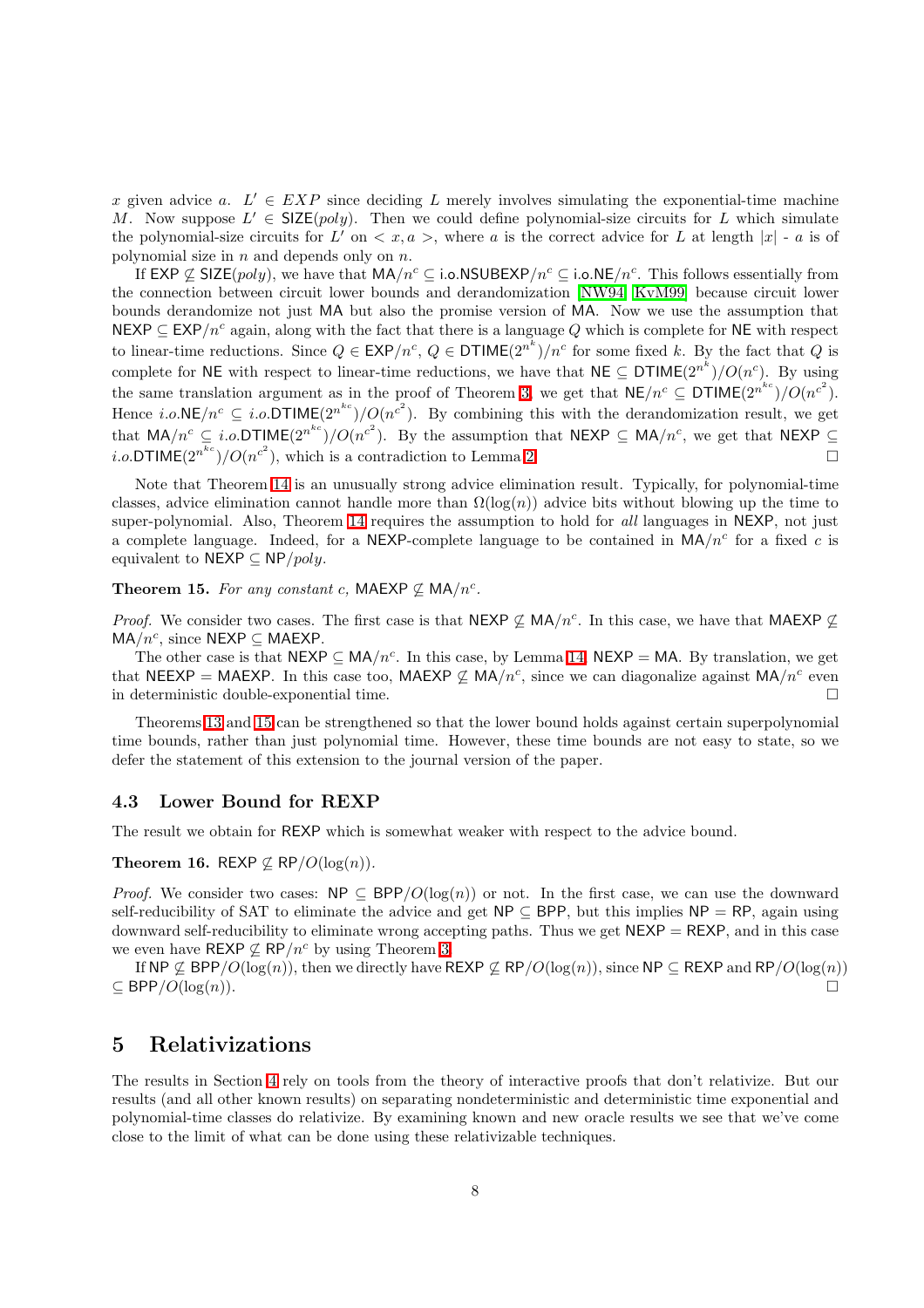In Theorem [6](#page-4-0) we showed that for any constant c,  $NEXP \nsubseteq P^{NP[n^c]}/n^c$ . One cannot remove the  $n^c$  limit on queries even without the advice using non-relativizable techniques because of the following result due to Buhrman, Fenner, Fortnow and Torenvliet [\[BFFT01\]](#page-9-11).

**Theorem 17** (BFFT). There exists a relativized world where  $NEXP = P^{NP}$ .

Eric Allender asked whether even Theorem [3](#page-3-0) (NEXP  $\nsubseteq$  NP/n<sup>c</sup>) can be strengthened to a lower bound that works on almost all input lengths, rather than on infinitely many. Direct diagonalizations tend to work on almost all input lengths–our separation is indirect, and technique does not give this stronger property. We give a new relativized world showing that relativizing techniques cannot get the stronger separation even without the advice.

### <span id="page-8-0"></span>Theorem 18. There exists a relativized world such that  $NEXP \subseteq i.o.NP$ .

*Proof.* Let  $M_i$  be a standard enumeration of non-deterministic relativized Turing machines that runs in time at most  $2^{n^i}$ . Since these machines are paddable, for any A and any  $L \in \mathsf{NEXP}^{\mathcal{A}}$  there will some i such that  $L = L(M_i^A)$ . We will create A such that for every i there are an infinite number of n such that for all x of length  $n$ ,

 $x \in L(M_i^A) \Leftrightarrow$  there exists a y with  $|y| = 2|x|^i$  and  $(i, x, y) \in A$ 

which immediately implies Theorem [18.](#page-8-0)

Start with  $A = \emptyset$ . We construct A in stages  $(i, j)$  chosen in any order that cover all possible  $(i, j)$ .

Stage  $(i, j)$ : Pick n such that n is larger than any frozen string as well as the n chosen in any previous stage.

Set all strings  $x$  of length  $n$  to be unmarked.

Repeat the following as long as there is an unmarked x of length n such that  $M_i^A(x)$  accepts: Fix an accepting path of  $M_i^A(x)$  and freeze every string queried along that path. Mark x. Pick a y,  $|y| = 2|x|^i$  such that  $(i, x, y)$  is not frozen and let  $A = A \cup \{(i, x, y)\}.$ 

We can always find such a y since we have  $2^{2n^i}$  possible  $(i, x, y)$  and at this point since we have frozen at most  $2^{n^i}$  strings for at most  $2^n$  possible x's for a total of  $2^{n^i}2^n < 2^{2n^i}$  frozen strings.

By adding every  $(i, x, y)$  that is non frozen in the proof above one can get an even stronger oracle.

Corollary 19. There exists a relativized world such that  $NEXP \subset i.o.RP$ .

Theorem [18](#page-8-0) has independent interest. Consider the nondeterministic time hierarchy  $[CoO72, SFM78, Z̃83]$  $[CoO72, SFM78, Z̃83]$  $[CoO72, SFM78, Z̃83]$ .

<span id="page-8-1"></span>**Theorem 20** (Cook,Seiferas-Fischer-Meyer,Žák). For any time-constructible functions  $t_1$  and  $t_2$  such that  $t_1(n+1) = o(t_2(n)),$ 

$$
\mathsf{DTIME}(t_1(n)) \subsetneq \mathsf{DTIME}(t_2(n)).
$$

The proofs of Theorem [20](#page-8-1) work by looking at collapsing several input lengths. While Rackoff and Seiferas [\[RS81\]](#page-10-11) showed that the bounds are tight in relativized worlds, Theorem [18](#page-8-0) directly shows that one needs to look at many input lengths for a relativizable diagonalization.

Theorem [18](#page-8-0) should be contrasted with the fact that by direct diagonalization, it is easy to prove that NEXP  $\varphi$  i.o.coNP and even that NEXP  $\varphi$  i.o.coNP/(n – o(n)). However, even the latter separation is nearly tight with respect to advice.

Corollary 21. There exists a relativized world such that NEXP  $\subseteq$  i.o.coNP/n + 1.

This corollary immediately follows from Theorem [18](#page-8-0) and the following folklore theorem.

Theorem 22. NEXP  $\subset$  coNEXP/ $n + 1$ .

*Proof.* Let  $L$  be a language in NEXP and let the advice for length  $n$  be the number of strings in  $L$  of length n. Our NEXP algorithm with advice for  $\overline{L}$  simply guesses and verifies all the strings in L of length n (since we know how many there are) and accepts x is x is not among them.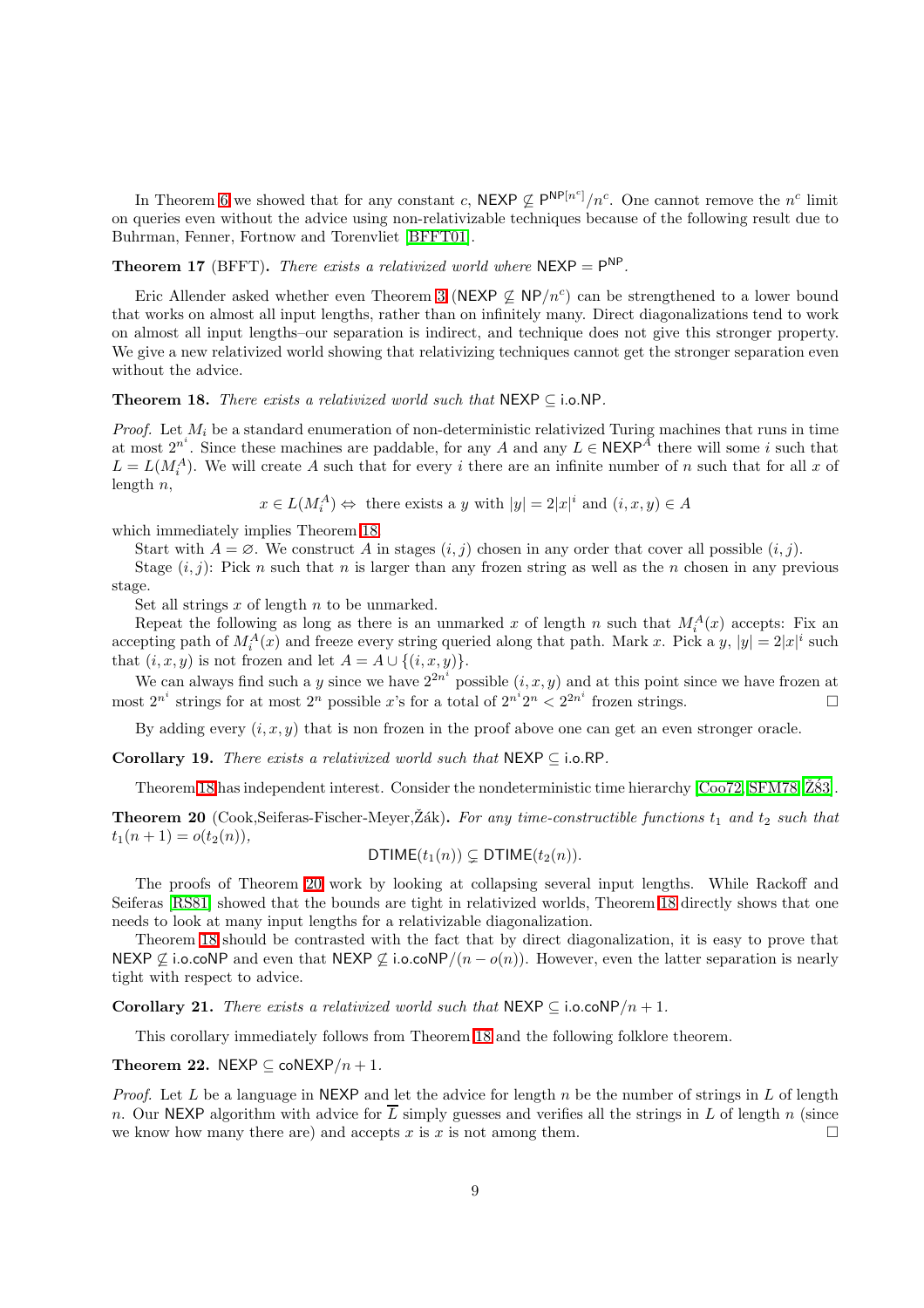## <span id="page-9-7"></span>6 Conclusions and Open Questions

There are several open questions that remain. Are there explicit languages that witness the lower bounds we obtain? Is BPEXP  $\subseteq$  i.o.BPP, or MAEXP  $\subseteq$  i.o.MA? Is NEXP  $\subseteq$  NE/n<sup>c</sup>, for any fixed c? Is there a generic method for obtaining separations for exponential time against polynomial time with advice that works for semantic as well as syntactic classes? Can the advice bounds against which separations are obtained for probabilistic time with two-sided error and one-sided error be improved?

We showed a new advice elimination result for MA in this paper, but there are several other semantic classes for which there are no advice elimination results known: ZPP, NP ∩ coNP, AM etc.

## Acknowledgments

We thank Eric Allender for helpful discussions and the question about infinitely-often separation that led to Theorem [18.](#page-8-0) We also thank many other participants of Dagstuhl Seminar 08381 on the Computational Complexity of Discrete Problems, discussions with whom helped shape this paper.

## <span id="page-9-2"></span>References

- [AG94] Eric Allender and Vivek Gore. A uniform circuit lower bound for the permanent. SIAM Journal on Computing, 23(5):1026–1049, 1994.
- <span id="page-9-1"></span>[AW08] Scott Aaronson and Avi Wigderson. Algebrization: A new barrier in complexity theory. In Proceedings of the 40th Annual ACM Symposium on Theory of Computing (STOC '08), 2008. To appear.
- <span id="page-9-11"></span>[BFFT01] Harry Buhrman, Steve Fenner, Lance Fortnow, and Leen Torenvliet. Two oracles that force a big crunch. Computational Complexity, 10(2):93–116, 2001.
- <span id="page-9-6"></span>[BFL91] László Babai, Lance Fortnow, and Carsten Lund. Non-deterministic exponential time has twoprover interactive protocols. Computational Complexity, 1:3–40, 1991.
- <span id="page-9-0"></span>[BGS75] Theodore Baker, John Gill, and Robert Solovay. Relativizations of the P =? NP question. SIAM Journal on Computing, 4(4):431–442, 1975.
- <span id="page-9-8"></span>[Coo72] Stephen Cook. A hierarchy for nondeterministic time complexity. In Conference Record, Fourth Annual ACM Symposium on Theory of Computing, pages 187–192, Denver, Colorado, 1–3 May 1972.
- <span id="page-9-3"></span>[FLvMV05] Lance Fortnow, Richard Lipton, Dieter van Melkebeek, and Anastasios Viglas. Time-space lower bounds for satisfiability. Journal of the ACM, 52(6):833–865, 2005.
- <span id="page-9-4"></span>[FS04] Lance Fortnow and Rahul Santhanam. Hierarchy theorems for probabilistic polynomial time. In Proceedings of the 45th IEEE Symposium on Foundations of Computer Science, pages 316–324, 2004.
- <span id="page-9-10"></span>[FST04] Lance Fortnow, Rahul Santhanam, and Luca Trevisan. Promise hierarchies. Electronic Colloquium on Computational Complexity(ECCC), 11(98), 2004.
- <span id="page-9-5"></span>[FST05] Lance Fortnow, Rahul Santhanam, and Luca Trevisan. Hierarchies for semantic classes. In Proceedings of the Thirty-Seventh Annual ACM Symposium on Theory of Computing, 2005.
- <span id="page-9-9"></span>[HM95] Steve Homer and Sarah Mocas. Nonuniform lower bounds for exponential time classes. In 20th International Symposium on Mathematical Foundations of Computer Science, pages 159–168, 1995.